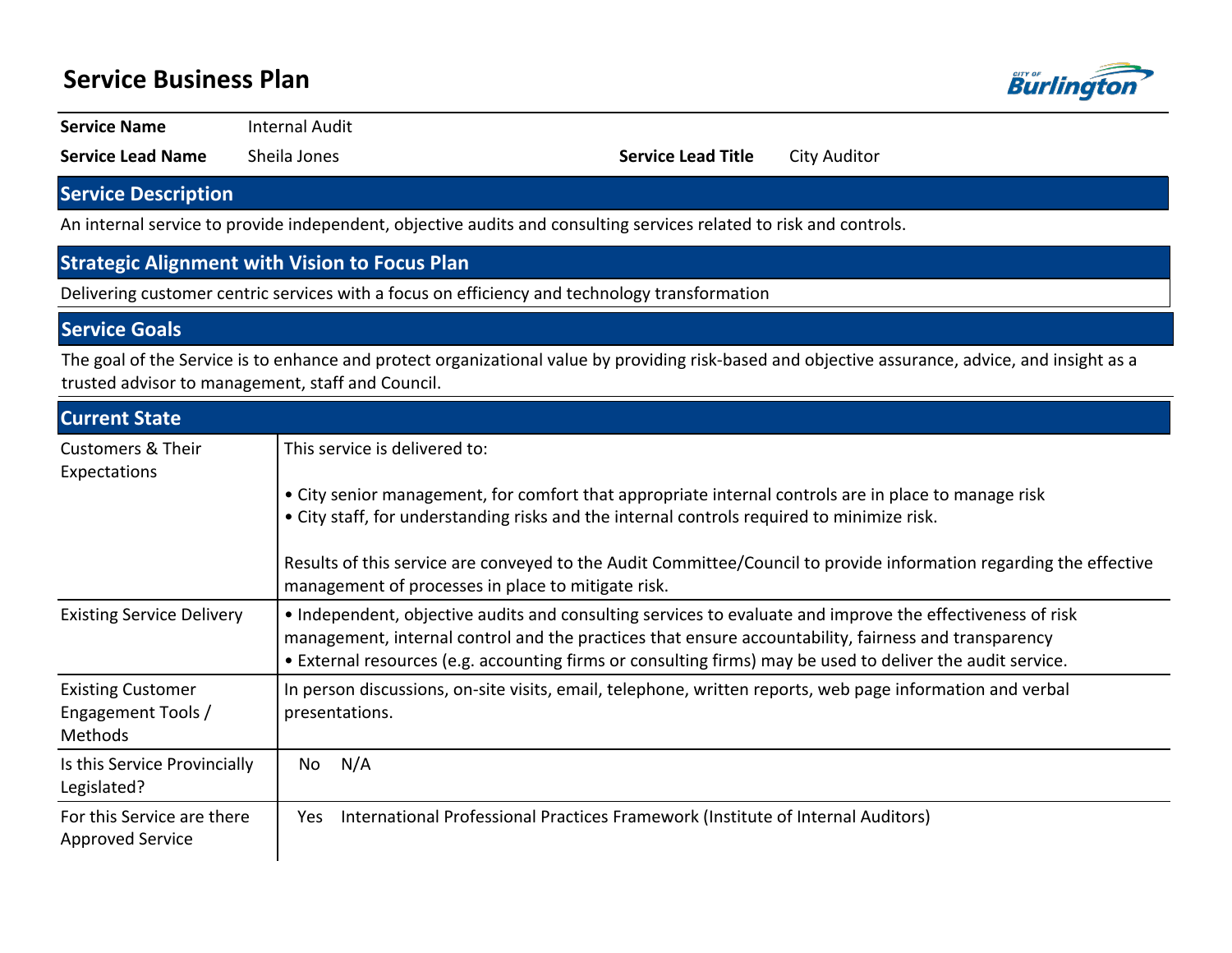| Standards? |     |
|------------|-----|
| Programs   |     |
| N/A        | N/A |

## **Recent Continuous Improvement Initiatives**

In 2019, the Office of the City Auditor:

– Updated the internal audit web page to include new tools and information. Tools include a repository of audit findings that can be sorted by department, by audit, by key word, or by risk type and, a new video explaining what internal audit is and is not. Information includes downloadable presentation on internal controls. These updates resulted in broader awareness of risks and controls by management and staff and enable self-identification of issues for early resolution.

- In conjunction with the City Manager's Office, introduced occupational fraud and abuse awareness training through the City's e-learning tool. The awareness training strengthens city staffs' ability to recognize fraud schemes and put the necessary controls in place to minimize opportunity and prevent fraud and abuse from occurring. The use of the City's e-learning tool permitted the training to be targeted to people managers and be efficiently delivered at minimal cost.

## **Environmental Considerations**

The use of digital files greatly reduces the use and storage of paper files. Consideration of environmental risk included in every audit to identify areas with high environmental risk and include assessment of controls in scope of audit.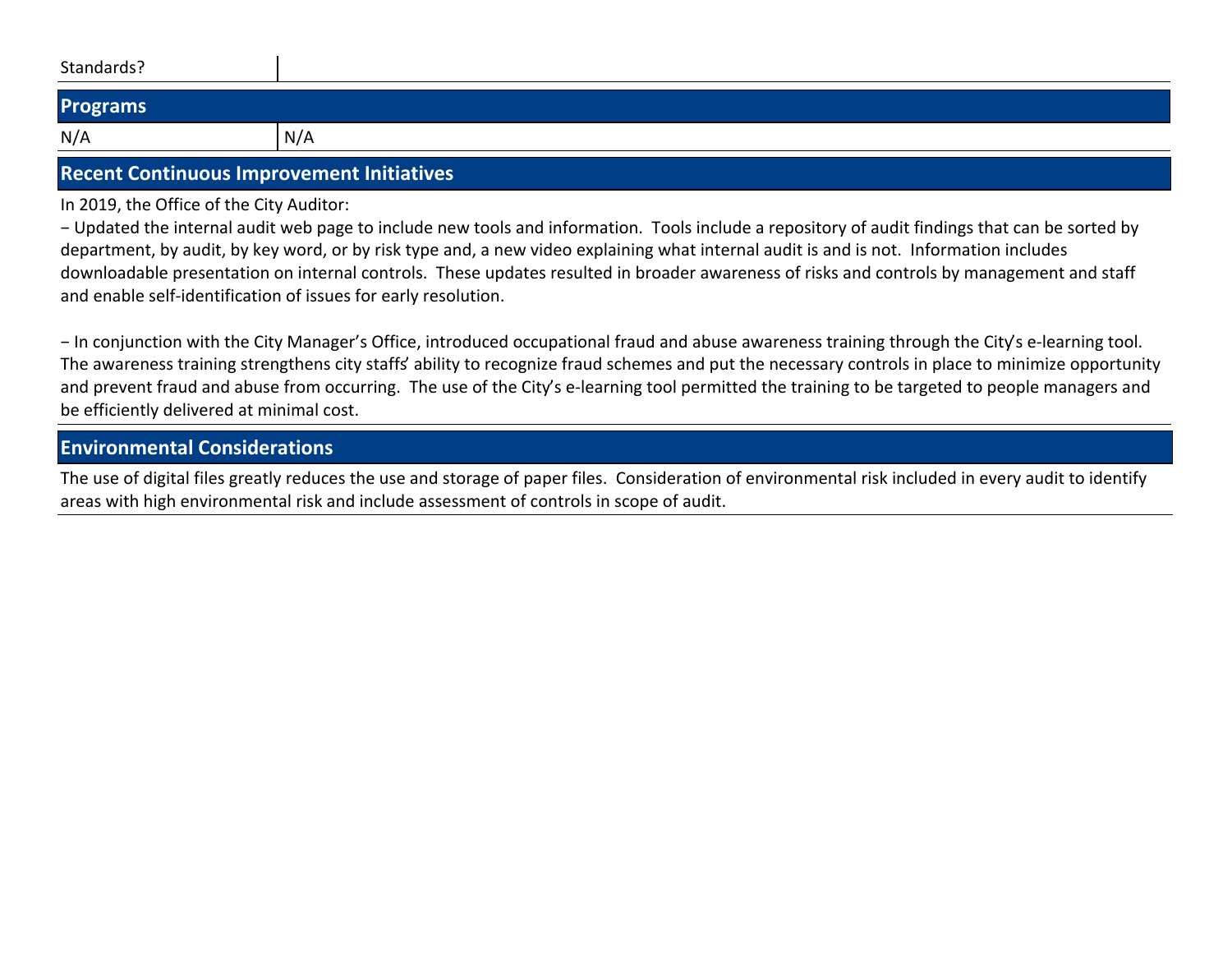|                                                                                                                                                                                                                                                                                                                                                                                                                                                                                                                                                           | <b>Emerging Opportunities and Anticipated Risks</b>                                                                                                                                                                                                                                                                                                                                                                            |                          |  |  |
|-----------------------------------------------------------------------------------------------------------------------------------------------------------------------------------------------------------------------------------------------------------------------------------------------------------------------------------------------------------------------------------------------------------------------------------------------------------------------------------------------------------------------------------------------------------|--------------------------------------------------------------------------------------------------------------------------------------------------------------------------------------------------------------------------------------------------------------------------------------------------------------------------------------------------------------------------------------------------------------------------------|--------------------------|--|--|
| <b>Emerging Opportunities</b><br>- Leverage technology: implementing technology into internal audit methodologies will provide efficiency gains in<br>the delivery of internal audit. Examples include: utilizing artificial intelligence to audit entire populations for deeper<br>analysis and continuous audit capability, and electronic working papers to streamline audit planning, performance<br>and follow-up. It will also provide deeper insights into the business and enhance the value-add perception and<br>credibility of internal audit. |                                                                                                                                                                                                                                                                                                                                                                                                                                |                          |  |  |
|                                                                                                                                                                                                                                                                                                                                                                                                                                                                                                                                                           | - Data analytics collaboration: leverage data analytics tools and data to enable real-time, continuous data<br>monitoring, increase overall efficiency of audits being performed (frequency, scope, etc.), take a "deeper dive" into<br>key risk areas through data analysis, reduce costs associated with auditing and monitoring, and enable early<br>detection of potential fraud and errors.                               |                          |  |  |
|                                                                                                                                                                                                                                                                                                                                                                                                                                                                                                                                                           | - Expand Internal Audit capacity through alternative sourcing models, such as: guest auditors, co-sourcing, rotational<br>programs, and crowdsourcing.                                                                                                                                                                                                                                                                         |                          |  |  |
| <b>Anticipated Risks</b>                                                                                                                                                                                                                                                                                                                                                                                                                                                                                                                                  | In-house IT audit expertise: the city is experiencing significant transformational change with the implementation of<br>complex technology-enabled solutions. In addition, there is growing complexity of the computer operations<br>network and architecture. The ability to address major IT risk areas, such as cyber and cloud computing, may be<br>lessened due to the to lack of resource with depth of skills required. |                          |  |  |
| <b>Enterprise Risk</b><br>Considerations                                                                                                                                                                                                                                                                                                                                                                                                                                                                                                                  | Internal Audit can provide advise to management and staff regarding risk and controls in new or changed<br>processes/businesses as a result of:<br>- legislative changes<br>- disruptive technology, and<br>- technology.                                                                                                                                                                                                      |                          |  |  |
| <b>Service Initiatives</b>                                                                                                                                                                                                                                                                                                                                                                                                                                                                                                                                |                                                                                                                                                                                                                                                                                                                                                                                                                                | <b>Target Completion</b> |  |  |
|                                                                                                                                                                                                                                                                                                                                                                                                                                                                                                                                                           | Participate in MindBridge AI Auditor pilot to assess the use of AI in planning and conducting audits.                                                                                                                                                                                                                                                                                                                          | Dec 2019                 |  |  |

Enhance the audit report format for management and audit committee.<br> **Enhance the audit report format for management and audit committee.**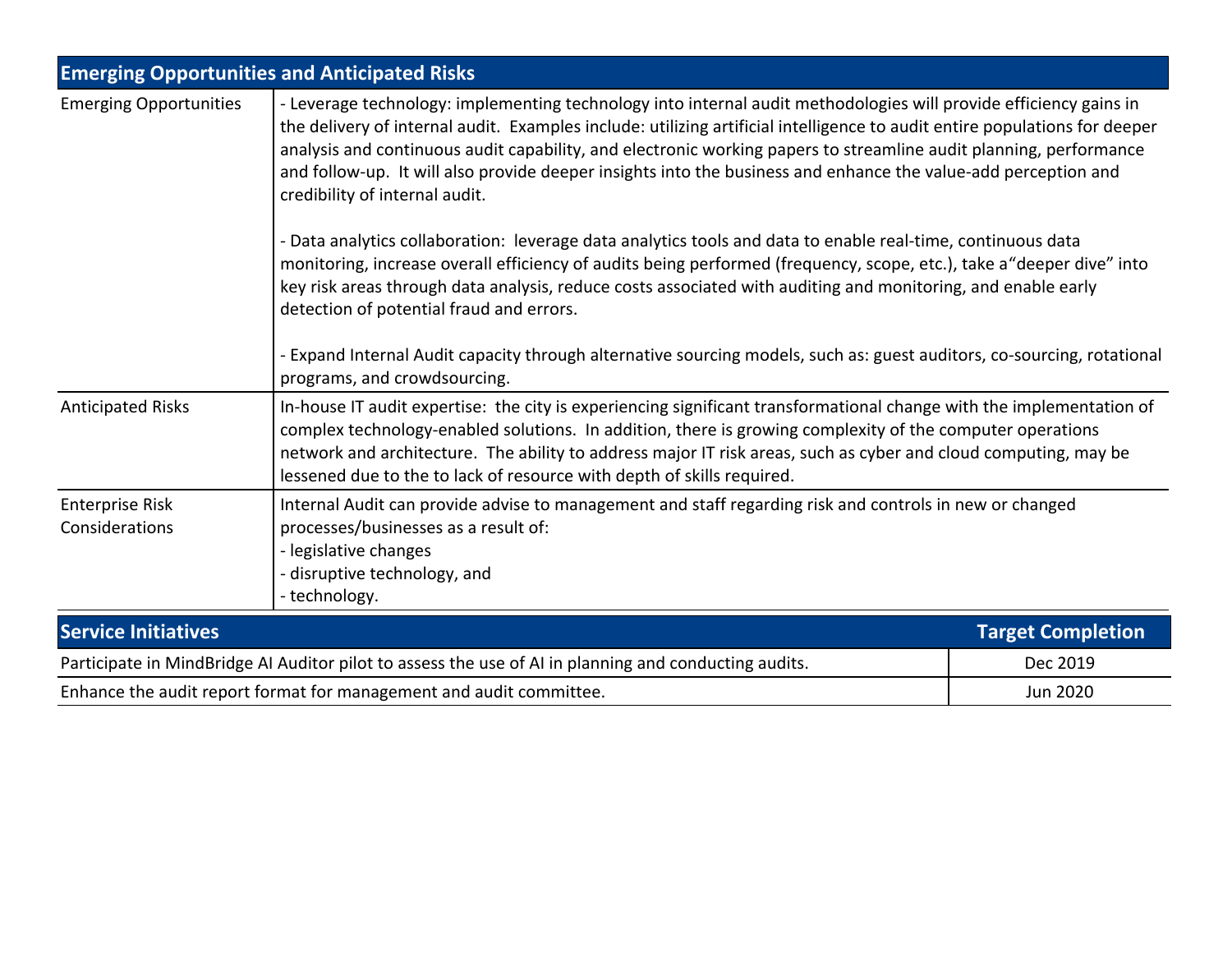# **MEASURING SUCCESS**

### **How much did we do?**

| Performance Measurement                                                  | 2015          | 2016   | 2017   | 2018   | 2019            | 2020            | 2021            | 2022            |
|--------------------------------------------------------------------------|---------------|--------|--------|--------|-----------------|-----------------|-----------------|-----------------|
|                                                                          | <b>Actual</b> | Actual | Actual | Actual | <b>Forecast</b> | <b>Forecast</b> | <b>Forecast</b> | <b>Forecast</b> |
| Number of Audits<br>Completed (#)                                        |               |        | 5.     |        | 6               | 5               | 5               |                 |
| Number of Consulting<br>Projects                                         |               |        | 1      |        | 2               | 3               | 2               |                 |
| Number of Hours Spent on<br>Consulting and Special<br>Investigations (#) | 88            | 55     | 25     | 79     | 183             | 180             | 180             | 180             |

#### **How well did we do it?**

| <b>Performance Measurement</b> Perceived Value of Audits |                                                                                                                                                                                                                                                                                                                                                                                                                                                                            |        |        |        |                 |          |          |                  |
|----------------------------------------------------------|----------------------------------------------------------------------------------------------------------------------------------------------------------------------------------------------------------------------------------------------------------------------------------------------------------------------------------------------------------------------------------------------------------------------------------------------------------------------------|--------|--------|--------|-----------------|----------|----------|------------------|
|                                                          | 2015                                                                                                                                                                                                                                                                                                                                                                                                                                                                       | 2016   | 2017   | 2018   | 2019            | 2020     | 2021     | 2022             |
|                                                          | Actual                                                                                                                                                                                                                                                                                                                                                                                                                                                                     | Actual | Actual | Actual | <b>Forecast</b> | Forecast | Forecast | Forecast         |
| Perceived Value of Audits                                | 3.0 <sub>2</sub>                                                                                                                                                                                                                                                                                                                                                                                                                                                           | 3.0    | 3.7    | 3.0    | 3.5             | 3.0      | 3.0      | 3.0 <sub>1</sub> |
| Story behind the data                                    | Surveying audit clients is one method of obtaining feedback on the quality of the audit<br>process and perceived value. A pure number is used to judge the value of the audit from the<br>client's perspective; where 1 indicates low value and 4 indicates high value. Additional<br>comments are requested to understand where improvements can be made and/or problem<br>areas can be addressed. The challenge in using this method is the low return or response rate. |        |        |        |                 |          |          |                  |

|                       | <b>Performance Measurement</b> Percentage of Audit Hours Used to Date                           |
|-----------------------|-------------------------------------------------------------------------------------------------|
|                       |                                                                                                 |
| Story behind the data | It is expected that at least 90% of available audit hours will be utilized during the 2019/2020 |
|                       | audit year. This measure speaks to the effective planning and performance of audit work.        |
|                       | This measure does not include time alloted for consulting services and ad hoc/special           |
|                       | investigations.                                                                                 |